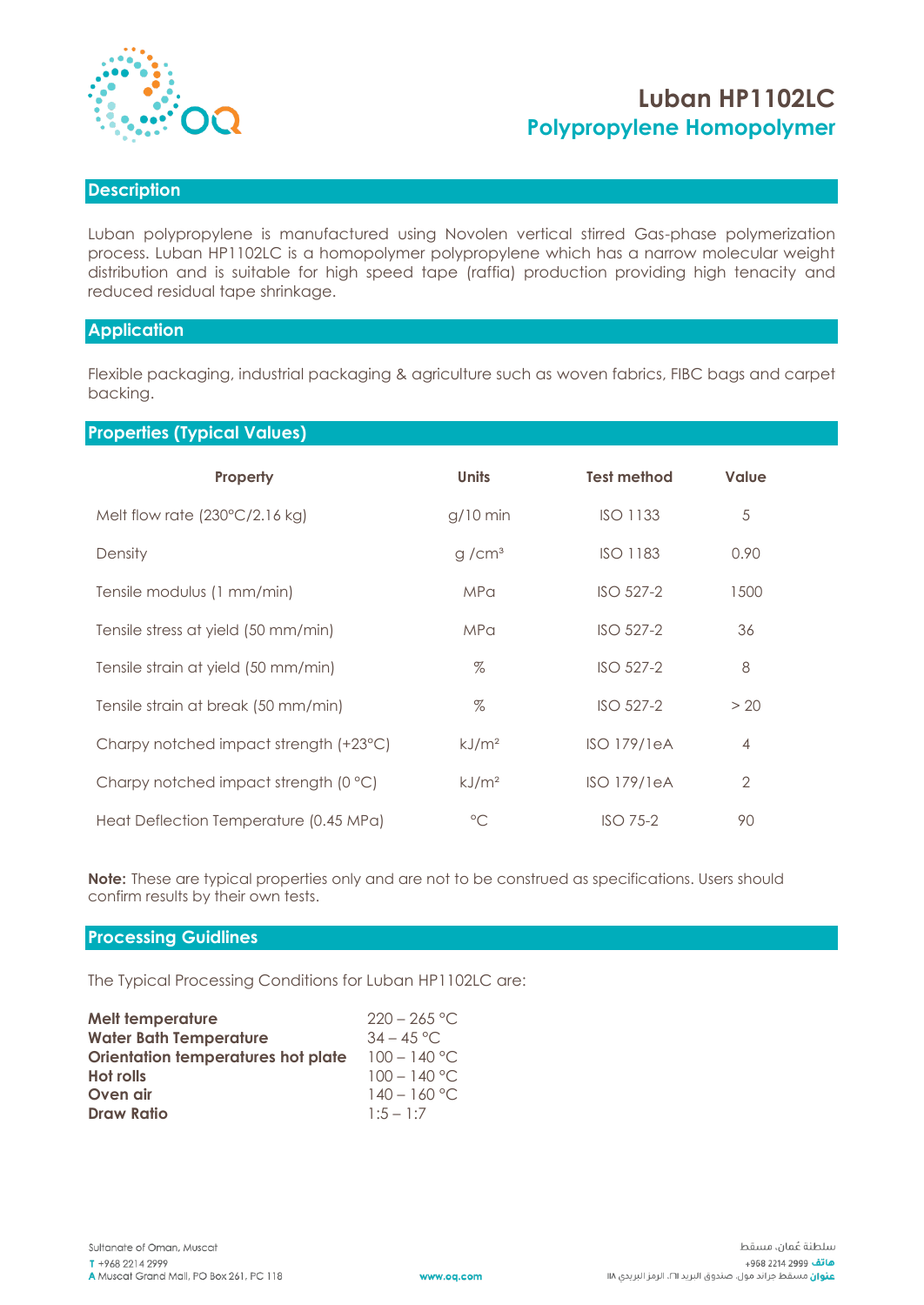

# **Luban HP1102LC Polypropylene Homopolymer**

**Note:** Processing parameters should only be used as guidelines. The above properties values are not to be construed as specifications. **Storage and Handling**

Luban HP1102LC must be protected from direct sunlight and should be stored in a shaded and completely dry area. During handling and processing, the material should be kept in a wellventilated area to prevent the accumulation of dust and fumes. Contact with strong oxidizers, excessive heat, sparks or open flame should be avoided as this could initiate the degradation process and consequently impact the quality of the material.

### **Safety**

Luban HP1102LC is not classified as dangerous preparation. For further information about safety in handling and processing please refer to the Safety Data Sheet.

#### **Food Contact**

Luban HP1102LC meets the requirements of the U.S. Food and Drug Administration (FDA) as specified in 21 CFR 177.1520, covering safe use of polyolefin articles and components of articles intended for direct food contact. For additional information on approved conditions of use for food contact applications, please refer to the "Product Stewardship Declaration".

### **Recycling**

The product is suitable for recycling using modern methods of shredding and cleaning. In-house production waste should be kept clean to facilitate direct recycling.

Updated: Mar. 2020

#### **Disclaimer:**

Values given here are typical and should not be interpreted as specification. Before using OQ product, customers and other users should make their own independent determination that the product is suitable for the intended use. This document does not constitute a warranty, express or implied, including a warranty of merchantability or fitness for a particular purpose. In addition, no immunity under OQ or third parties' intellectual property rights shall be implied from this document. No one is authorized to make any warranties, issue any immunities or assume any liabilities on behalf of OQ except in a writing signed by an authorized OQ employee. Unless otherwise agreed in writing, the exclusive remedy for all claims is replacement of the